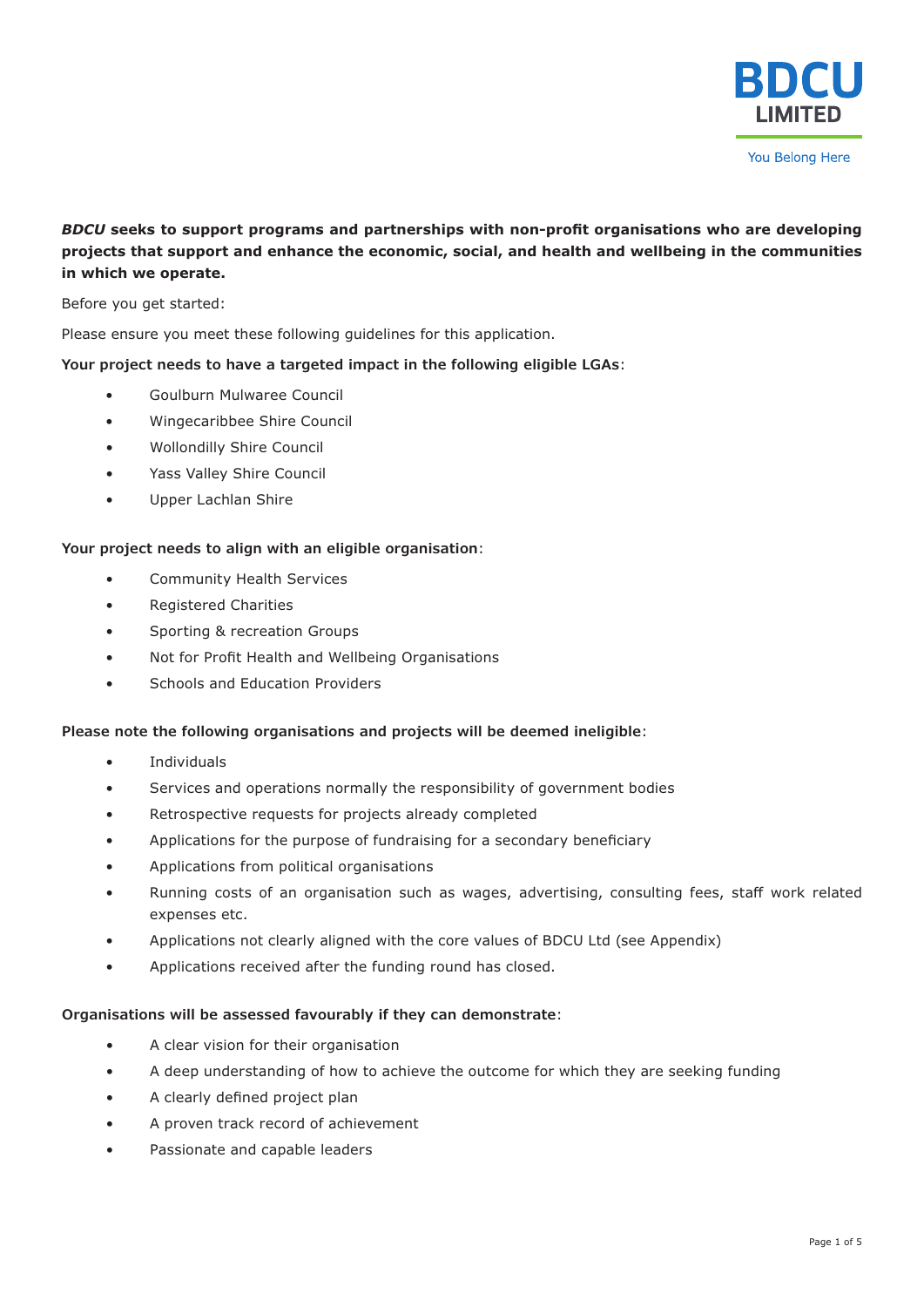

# **Organisation's Details**

| Name of Organisation:                                                                                                                                                                                             |
|-------------------------------------------------------------------------------------------------------------------------------------------------------------------------------------------------------------------|
| ABN:                                                                                                                                                                                                              |
| The ABN provided will be used to look up the following information: Entity name, ABN status, Entity Type, GST, DGR Endorsed, ATO Charity<br>Type, ACNC Registration, Tax Concessions, and Main Business Location. |
| Postal Address:                                                                                                                                                                                                   |
| Street or PO Box                                                                                                                                                                                                  |
| Organisation's E-mail address:                                                                                                                                                                                    |
| Organisation's website (if applicable):                                                                                                                                                                           |
| Must be a URL                                                                                                                                                                                                     |
| Is your organisation a Not-for-Profit?:                                                                                                                                                                           |
| Is your organisation Incorporated?:                                                                                                                                                                               |
| Briefly describe your organisation:                                                                                                                                                                               |
|                                                                                                                                                                                                                   |

# **Organisation's Primary Contact**

| Name:                     |  |  |  |
|---------------------------|--|--|--|
|                           |  |  |  |
| Phone:                    |  |  |  |
|                           |  |  |  |
|                           |  |  |  |
| Position in organisation: |  |  |  |

## **Organisation's Secondary Contact**

| Name:  |                           |  |  |  |
|--------|---------------------------|--|--|--|
|        |                           |  |  |  |
| Phone: |                           |  |  |  |
|        |                           |  |  |  |
|        | Position in organisation: |  |  |  |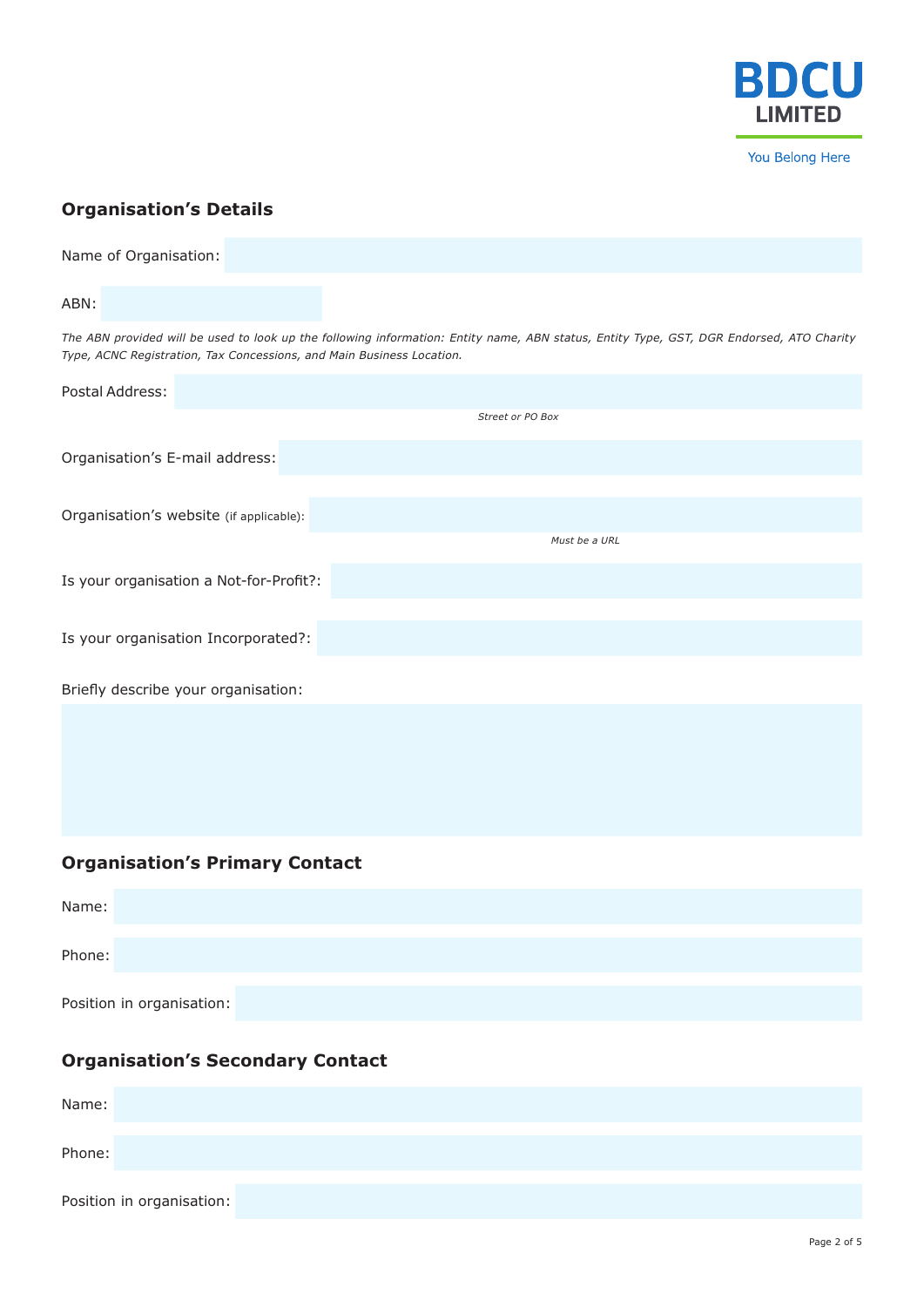

### **Project Details**

Have you previously applied for a BDCU Community Grant?:

Do you have any other grant applications pending for this project?:

Have you applied for a BDCU Community Grant under the auspices of another organisation?:

Project Name:

Briefly describe your project (50-100 words):

Briefly describe how the grant will be used? How monies will be allocated to achieve project objectives (50-100 words):

Who and how many members of the Highlands and/or Tablelands community will your project benefit?:

How many members of the local community will volunteer?:

Local Government Area(s) where the organisation is from and where the grant will be used:

- { Goulburn Mulwaree Council
- { Wingecaribbee Shire Council
- { Wollondilly Shire Council
- { Yass Valley Shire Council
- { Upper Lachlan Shire

Grant amount requested?:

% of project cost requested?: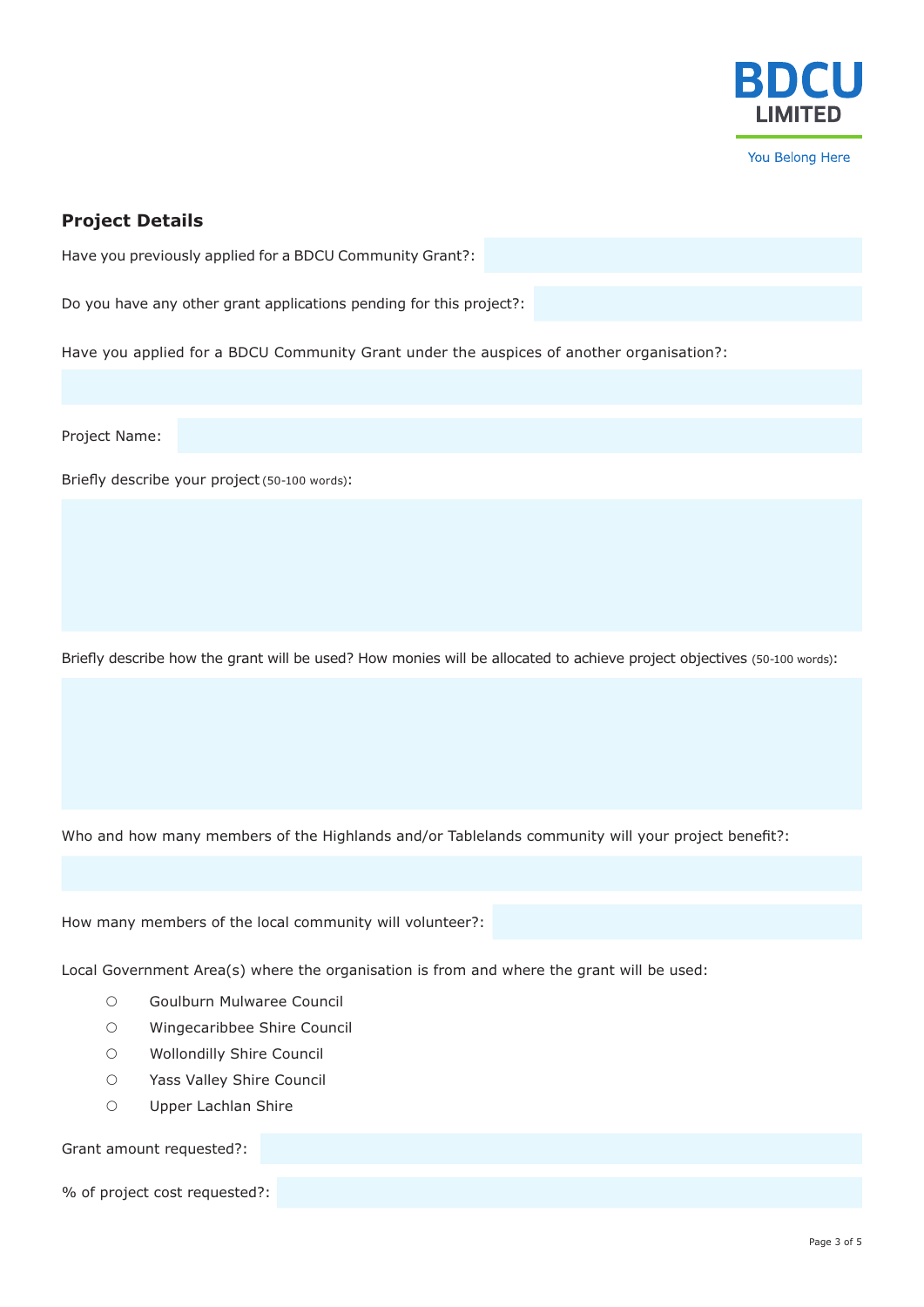

Will your project be viable if you receive less than the requested amount?:

Is your project co-funded by other partners?:

Attach supporting documentation on the following:

- Proof of your clear vision of the organisation
- A deep understanding of how to achieve the outcome for which they are seeking funding
- A clearly defined project plan
- How your project is aligned with our Vision, Mission and Purpose (see Appendix)
- 2 x Quotes per item
- DA's where the application involves capital works
- Evidence of co-funding
- Project Approval
- Most recent financial statements
- 3 x Letters of support
- Schools: Principal must co-sign applications from P&Cs
- Any other information, photos, plans the organisations wishes to provide.

Please provide your organisation's bank details where the Grant Funds can be deposited into:

| <b>Account Name:</b> |  |  |
|----------------------|--|--|
| Account Number:      |  |  |
| <b>BSB Number:</b>   |  |  |
|                      |  |  |

How did you hear about the BDCU Community Grant?:

**Please note: BDCU will not publicly disclose any personal information, such as contact details.**